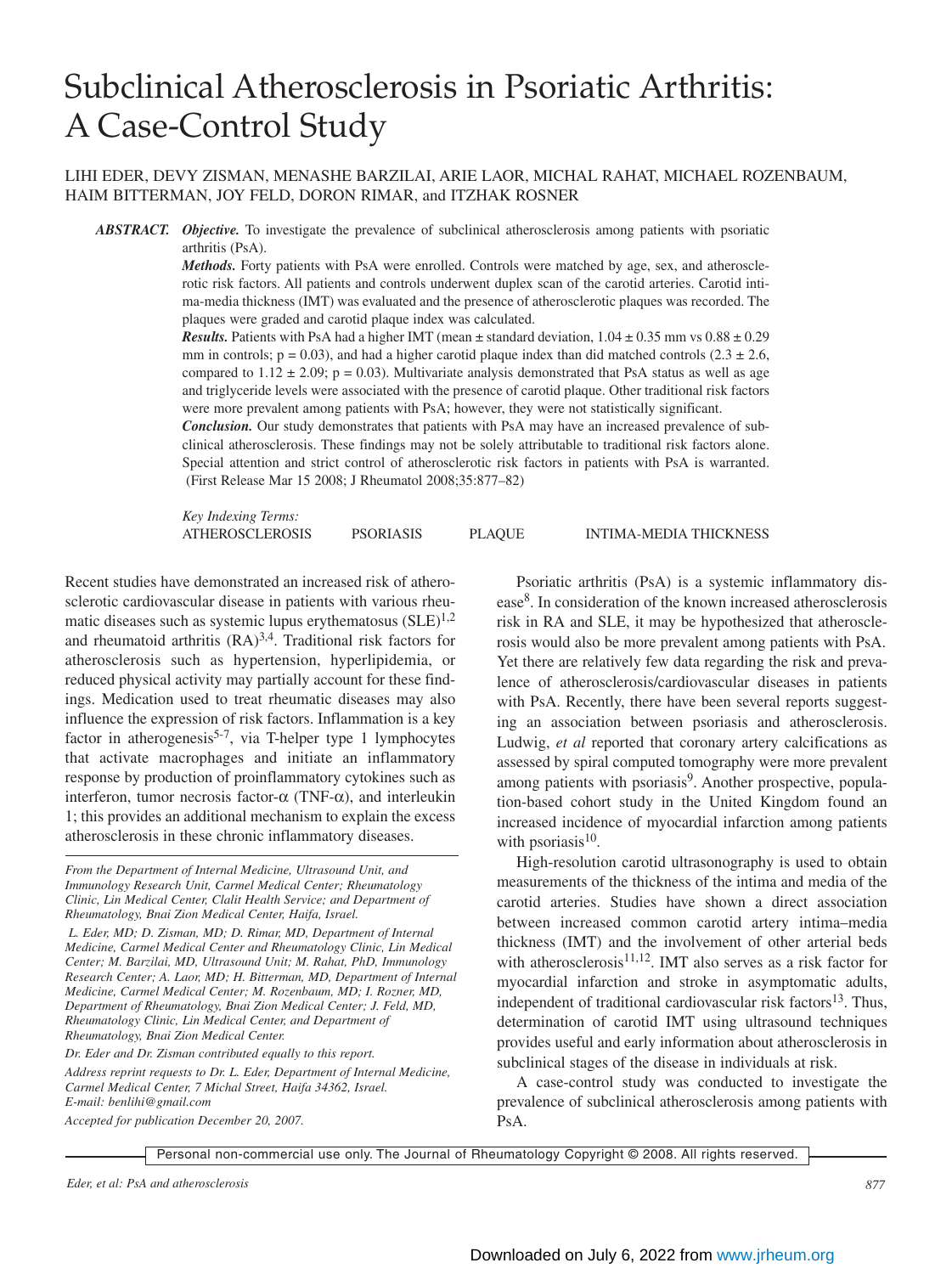#### **MATERIALS AND METHODS**

Eighty subjects were recruited for the 2 study groups — 40 with PsA and 40 controls. We determined the required sample size to achieve 80% power with  $\alpha$  = 0.05 by 2-sample t-test for the mean differences.

Forty patients with PsA were enrolled from the Haifa Psoriatic Arthritis Registry. This registry was developed during a previous study and includes patients followed at the Clalit Health Services Lin Medical Center and Zvulun Medical Center as well as the Bnai Zion Medical Center rheumatology outpatient clinic, serving the greater Haifa region in northern Israel.

All patients in the registry fulfilled the Moll and Wright criteria for  $PsA^{14}$ . The diagnosis of psoriasis of skin was ascertained by a dermatologist. Patients were recruited consecutively upon arrival at the rheumatology clinic.

Patients were excluded if they had renal failure with serum creatinine > 1.3 mg/dl, preexisting clinical coronary artery disease with a history of angina pectoris or myocardial infarction, or a history of cerebrovascular accident, transient ischemic attack or peripheral vascular disease.

Forty patients without psoriasis who are members of the Clalit Health Services community clinic in the Sapir Center, Haifa, were recruited to serve as a control group. Patients were individually matched to control subjects based on age (within 5 yrs), sex, and history of hypertension, diabetes mellitus, hypercholesterolemia, and smoking status. Previously noted exclusion criteria were also applied to controls. In addition, patients with inflammatory arthritis of any type or other chronic inflammatory diseases, such as sarcoidosis or inflammatory bowel disease, were excluded from the control group. The study protocol was approved by the local Helsinki committee and informed consent was obtained from all cases and controls.

*PsA-related disease factors.* All patients were examined and interviewed with the use of a standardized questionnaire. Comprehensive medication histories were obtained through patient interviews and chart review. The same physician performed the examination of joints of all subjects and the count of swollen and tender joints was recorded.

*Cardiovascular risk factors.* Blood pressure was measured and body mass index (BMI) was calculated. Diabetes mellitus (overnight fasting plasma glucose > 125 mg/dl or antidiabetic drug use), hypertension (systolic blood pressure > 140 mm Hg or diastolic blood pressure > 90 mm Hg or antihypertensive drug use), and hypercholesterolemia [total cholesterol > 200 mg/dl or low density lipoprotein (LDL)  $> 130$  mg dl or triglyceride (TG)  $> 200$  mg/dl or lipid-lowering drug use] were ascertained by patient report, accompanied by a medical record and medication review. Smoking habits were recorded. Blood samples were taken to measure total cholesterol, LDL cholesterol, high density lipoprotein (HDL) cholesterol, TG, and fasting plasma glucose level. Family history of cardiovascular disease was noted (myocardial infarction before 55 yrs of age in first-degree male relatives or before 65 yrs in female relatives).

*Laboratory and radiographic studies.* A single blood sample was taken from each participant after completion of the interview and examination on the day of enrollment. This sample served for measurement of all laboratory variables. Erythrocyte sedimentation rate (ESR) was measured using the Westergren technique and C-reactive protein (CRP) measured by enzyme linked immunosorbent assay (normal 0–0.5 mg/dl). Serum interleukin 6 (IL-6), tumor necrosis factor-α, and IL-10 were measured with commercial kits (eBioscience). The extent of the joint structural damage was assessed on radiographic imaging of the hands and feet by 2 rheumatologists who were blinded to the patients' status using the modified Steinbrocker scoring method<sup>15</sup>.

*Carotid ultrasonography.* A single trained sonologist performed all measurements, following the study protocol. An ATL HDI-5000 high-resolution scanner with an L12-5 transducer (Philips Medical Systems) was used. The examining sonologist was blinded to the clinical data. Reproducibility and intraobserver variation were checked by repeat scanning of the subjects on different days. The intraobserver intraclass correlation coefficient for artery IMT was 0.94.

Patients and controls were examined while in a supine position with the neck extended and the chin turned contralateral to the side being examined. The scan included detailed B-mode images of both right and left common carotid arteries (CCA) as well as the carotid bulb, internal carotid arteries (ICA), and external carotid arteries (ECA) on each side. The maximal IMT of each of these was obtained by averaging the maximal measurements of the near and far walls and on right and left sides. Then a composite maximal IMT was calculated by averaging the CCA, ICA, and ECA measurements.

The images were also examined for the presence of atherosclerotic plaques. A plaque was defined as a distinct area protruding into the vessel lumen, with at least 50% greater thickness than that found in surrounding areas. The plaques were graded according to accepted criteria, as follows. Grade 0: no plaque identified; Grade 1: single small plaque (< 30% of the blood vessel diameter); Grade 2: single medium-size plaque (30%–50% of the blood vessel diameter) or multiple small plaques; Grade 3: large plaque (> 50% of the blood vessel diameter) or multiple plaques with at least 1 that meets the criteria for medium-size plaque. Summation of the plaque grades in each individual provided a "plaque index" — a term used to express the extent of carotid atherosclerosis<sup>16</sup>.

*Statistical analysis.* Continuous data were described as mean and standard deviations (mean ± SD), and categorical variables as percentages. Comparisons between the 2 categories were by Student t-test (2-tailed) for continuous variables. To analyze categorical data the chi-square test was used.

The ultrasound continuous measure of IMT of the 2 groups was compared by t-test with 90% confidence intervals (CI). The plaque index was used to divide the study population into 2 subgroups: those without plaque (plaque index  $0$ ) and those with plaque (plaque index  $> 0$ ). The prevalence of atherosclerotic plaques was compared utilizing Fisher's exact test.

A linear model was built in the total study population (controls and patients). The dependent variable was carotid IMT and the independent variables were traditional cardiovascular risk factors and the presence of PsA. Then an additional linear model was constructed in the PsA reference group. The dependent variable was the presence of atherosclerotic plaques and the independent (explanatory) variables were duration of arthritis, disease activity score, radiographic activity score, type of arthritis, level of acute-phase reactants (ESR, CRP), and the drugs used to treat the arthritis. The importance of each factor in each model was assessed by F value and p value, with 95% CI. The statistical computation was performed by Procedure GLM SAS 9.13 package (Release 9; SAS, Cary, NC, USA).

### **RESULTS**

*Comparison between PsA and controls.* Characteristics of the study subjects are shown in Table 1. There were no statistically significant differences in age, sex, and cardiovascular risk factors between the groups, apart from HDL cholesterol level, which was slightly higher in controls. As expected, ESR and CRP were significantly higher among patients with PsA.

*Characteristics of patients with PsA.* The clinical and radiographic features of patients with PsA are summarized in Table 2. Most of the patients had polyarticular involvement (57.5%), and a significant number had articular erosions on roentgenograms (40%). Moreover, most patients were taking disease-modifying drugs. No patient was treated with systemic medications for skin psoriasis.

*Ultrasonographic differences between PsA patients and controls.* The overall prevalence of atherosclerosis was higher among the patients than the controls. Patients with PsA exhibited greater carotid IMT than controls,  $1.04 \pm 0.35$  mm versus  $0.88 \pm 0.29$  mm, respectively ( $p = 0.03$ ). In addition, the carotid plaque index was higher among patients  $(2.3 \pm 2.6)$ compared to controls  $(1.12 \pm 2.09)$  (p = 0.03). The presence of plaque and its severity, as indicated by the plaque index, is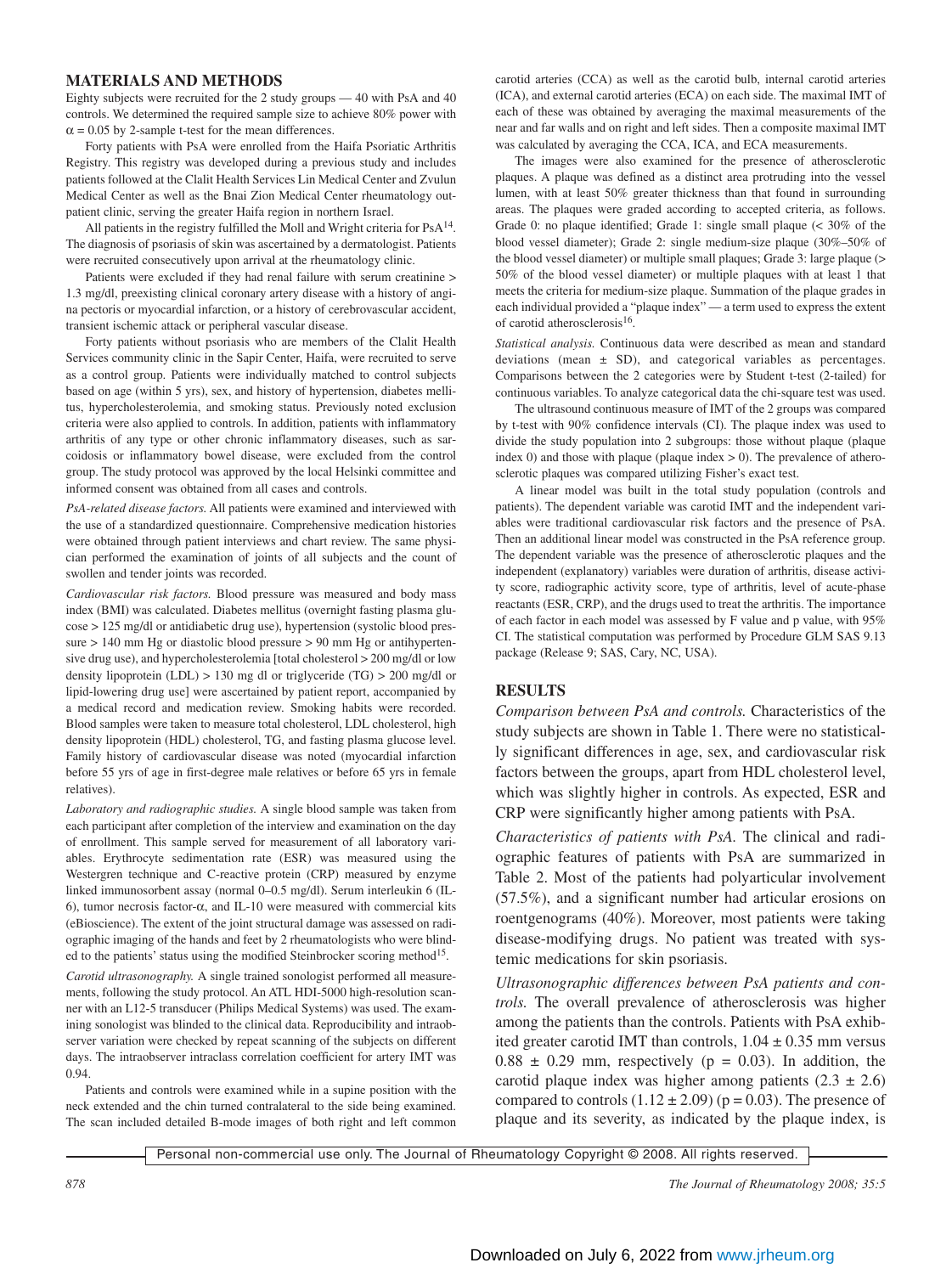| Table 1. Characteristics of patients with PsA and healthy controls. |  |  |  |  |  |
|---------------------------------------------------------------------|--|--|--|--|--|
|---------------------------------------------------------------------|--|--|--|--|--|

| Characteristic                                  | Patients with PsA,<br>$n = 40$ | Controls,<br>$n = 40$ |      |  |
|-------------------------------------------------|--------------------------------|-----------------------|------|--|
|                                                 |                                |                       | p    |  |
| Age, mean (range), yrs                          | 57.85 (43-76)                  | 57.05 (34-79)         | 0.72 |  |
| Females, $n$ $(\%)$                             | 28 (70)                        | 28 (70)               | 1    |  |
| Diabetes mellitus, $n$ $(\%)$                   | 5(12.5)                        | 5(12.5)               | 1    |  |
| Glucose level, mg/dl, mean $\pm$ SD             | $105 \pm 40$                   | $97 \pm 15$           | 0.2  |  |
| Hypertension, $n$ $(\%)$                        | 19(47.5)                       | 19(47.5)              | 1    |  |
| Body mass index                                 | $28 \pm 4$                     | $27 \pm 3$            | 0.3  |  |
| Ever smoked cigarettes, $n$ $(\%)$              | 5(12.5)                        | 7(17.5)               | 0.7  |  |
| Hypercholesterolemia, n (%)                     | 15(37.5)                       | 15(37.5)              | 0.8  |  |
| Total cholesterol level, mg/dl, mean $\pm$ SD   | $194 \pm 47$                   | $211 \pm 35$          | 0.07 |  |
| LDL cholesterol level, $mg/dl$ , mean $\pm$ SD  | $122 \pm 34$                   | $131 \pm 33$          | 0.2  |  |
| HDL cholesterol level, mg/dl, mean $\pm$ SD     | $46 \pm 13$                    | $53 \pm 12$           | 0.02 |  |
| Triglyceride level, mg/dl, mean $\pm$ SD        | $155 \pm 97$                   | $149 \pm 57$          | 0.7  |  |
| Use of statin, $n(\%)$                          | 13(32.5)                       | 6(15)                 | 0.11 |  |
| Family history of cardiovascular disease, n (%) | 9(22.5)                        | 7(17.5)               | 0.7  |  |
| ESR, mm/h, mean ± SD                            | $38 \pm 21$                    | $18 \pm 9$            | 0.04 |  |
| CRP, mg/dl, mean $\pm$ SD                       | $1.13 \pm 1.28$                | $0.25 \pm 0.05$       | 0.03 |  |

HDL: high density lipoprotein; CRP: C-reactive protein; LDL: low density lipoprotein; ESR: erythrocyte sedimentation rate; PsA: psoriatic arthritis.

*Table 2.* Clinical and radiographic features of patients with PsA.

| Feature                                         |               |
|-------------------------------------------------|---------------|
| Duration of arthritis, yrs                      | $8.5 \pm 7.3$ |
| Arthritis mutilans, $n$ (%)                     | 2(5)          |
| Symmetric polyarthritis, $n$ (%)                | 23(57.5)      |
| Oligoarthritis, $n$ (%)                         | 13(32.5)      |
| Spondyloarthritis, $n$ (%)                      | 2(5)          |
| ACR joint count, mean $\pm$ SD                  | $19 \pm 18$   |
| Nonsteroidal antiinflammatory drug use, $n$ (%) | 23(57.5)      |
| Prednisone treated, $n$ (%)                     | 5(12.5)       |
| Methotrexate treated, $n$ (%)                   | 23(57.5)      |
| Sulfasalazine treated, $n$ (%)                  | 8(20)         |
| Anti-TNF treated, $n$ (%)                       | 5(12.5)       |
| Radiographic erosions, $n$ (%)                  | 16(40)        |
| Imaging damage score $\pm$ SD                   | $29 \pm 40$   |

PsA: psoriatic arthritis; ACR: American College of Rheumatology; TNF: tumor necrosis factor.

presented in Table 3. There was a significant linear trend of more severe plaques among patients with PsA compared to controls ( $p = 0.011$ ). Using logistic regression to examine the relationship between traditional cardiovascular risk factors as well as disease status and subclinical atherosclerosis in this group, only PsA and age were associated with subclinical atherosclerosis (Table 4).

*Correlation between clinical and laboratory features and carotid plaque index and IMT.* Table 5 summarizes the correlation between different variables and the carotid plaque index. Univariate correlation analysis showed a strong positive correlation between age and the carotid IMT ( $r = 0.57$ , p  $= 0.0001$ ) and the carotid plaque index (r = 0.51, p = 0.0006) in patients with PsA. In addition, a positive correlation was found between the carotid plaque index and TG level  $(r =$  *Table 3.* Frequency of plaque index in patients with PsA and healthy controls.

| Plaque Index   | Controls | Patients with PsA |  |
|----------------|----------|-------------------|--|
| $0, (\%)$      | 24(60)   | 12(30)            |  |
| $1-3, (%)$     | 11(27.5) | 18 (45)           |  |
| $\geq 4, (\%)$ | 5(12.5)  | 10(25)            |  |

 $p = 0.011$ .

*Table 4.* Multivariate regression analysis for intima-media thickness in patients with PsA by ANOVA.

| Variable          | Mean Square | F     | р        |
|-------------------|-------------|-------|----------|
| PsA               | 0.035       | 4.71  | 0.03     |
| Age               | 0.0138      | 18.52 | < 0.0002 |
| Diabetes mellitus | 0.000009    | 0.01  | 0.2      |
| Hypertension      | 0.000004    | 0.01  | 0.9      |
| Hyperlipidemia    | 0.0009      | 1.34  | 0.9      |
| Smoking           | 0.002       | 3.84  | 0.054    |

0.33,  $p = 0.03$ ) as well as past prednisone treatment ( $r = 0.31$ ,  $p = 0.04$ ). There was no correlation between the carotid IMT and the carotid plaque index and disease duration or other clinical or radiographic characteristics of arthritis. This was also the case for inflammation markers such as CRP, ESR, TNF, IL-6, or IL-10 levels. Similarly, neither the carotid IMT nor the carotid plaque index were associated with classical risk factors of atherosclerosis such as sex, hypertension, diabetes mellitus, hyperlipidemia, cholesterol, LDL-C and HDL-C levels, and smoking status.

*Comparison between patients with and without plaque.* In order to further investigate arthritis related variables and their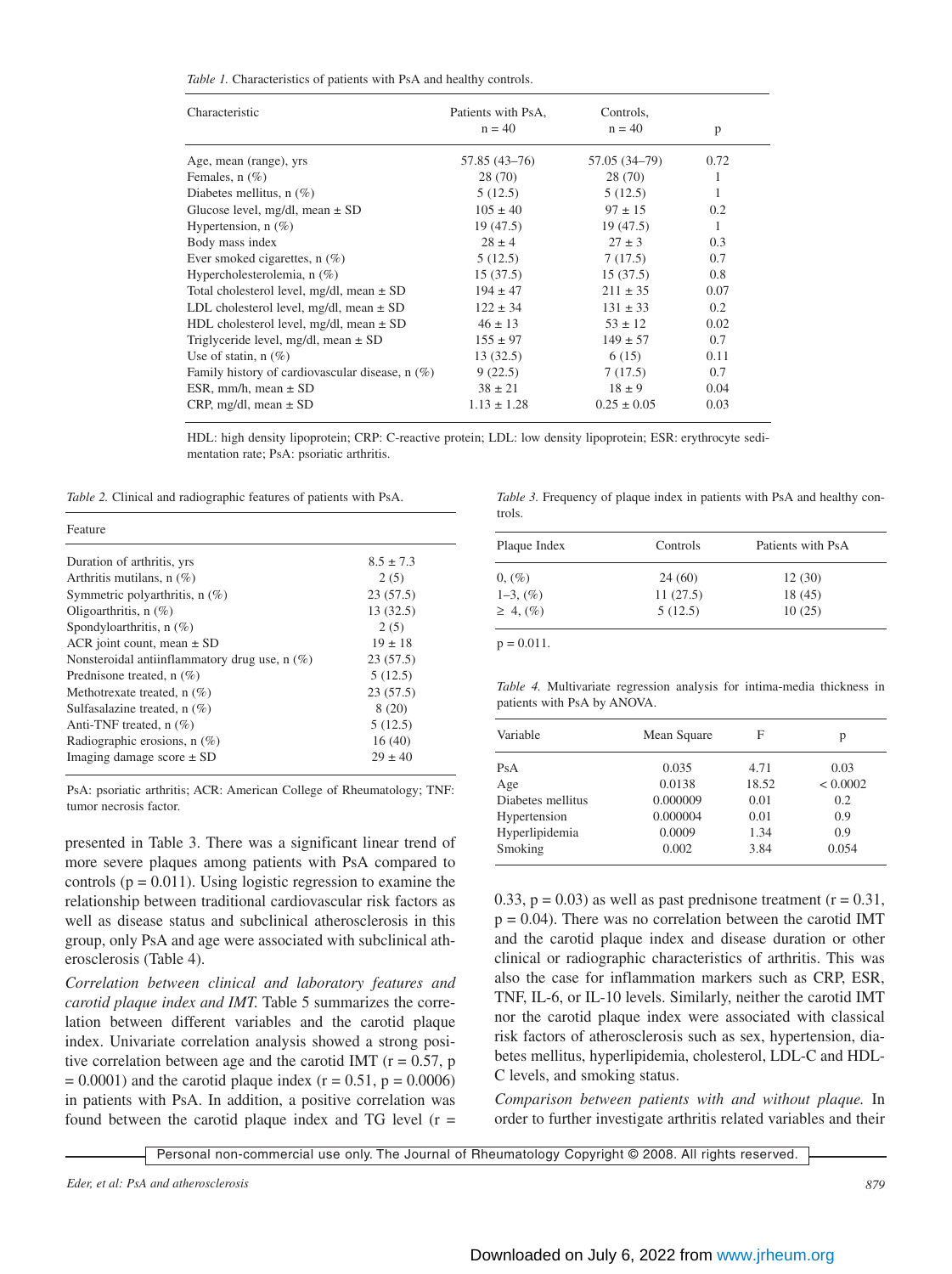*Table 5.* Correlation between study population characteristics and carotid plaque index.

| 0.51    | 0.0006 |
|---------|--------|
| 0.317   | 0.04   |
| 0.14    | 0.3    |
| $-0.19$ | 0.23   |
| 0.04    | 0.8    |
| 0.06    | 0.7    |
| $-0.2$  | 0.2    |
| $-0.07$ | 0.7    |
| 0.33    | 0.03   |
| 0.27    | 0.08   |
| 0.24    | 0.12   |
|         |        |

ESR: erythrocyte sedimentation rate; CRP: C-reactive protein.

association with atherosclerosis, we compared patients with and without carotid plaque (Table 6). A trend toward longer disease duration and polyarticular involvement reflected in higher tender and swollen joint count scores and the presence of carotid plaque was noted. However, these differences did not reach statistical significance. There were no differences in radiographic severity or current drug treatment between the groups.

In addition, the levels of TNF- $\alpha$ , IL-6, and IL-10 were compared in patients with and without carotid plaque. There were no significant differences in the cytokine levels between the 2 groups.

Using logistic regression analysis to examine demographic variables and risk factors for cardiovascular disease that were more common in patients with plaque than in those without plaque, only the variables of age and TG level remained in the model. In other words, age and TG levels were associated with subclinical atherosclerosis. Other traditional cardiovascular risk factors were more frequent among patients with atherosclerotic plaques; however, this trend was not statistically significant.

### **DISCUSSION**

Previous studies have reported subclinical vascular disease, as manifested by evidence of increased carotid IMT by high-resolution ultrasound studies, in RA3,4,17,18 and SLE1,2,19. Systemic inflammation is an important pathogenic mechanism in both RA and atherosclerosis. Proinflammatory Thelper type 1 cytokines, such as TNF- $\alpha$  and interferon, are important participant in plaque formation as well as endothelial dysfunction<sup>20</sup>. TNF- $\alpha$  is also a key participant in systemic inflammation and the arthritic process in PsA; and anti-TNF therapy is effective in disease control. These shared pathways support the concept of accelerated atherosclerosis in association with chronic systemic inflammation in diseases such as PsA.

We assessed the prevalence of subclinical atherosclerosis in a case-control study of patients with PsA. Significantly increased prevalence of subclinical atherosclerosis, as expressed by their carotid IMT and carotid plaque index, was documented in patients with PsA.

In contrast to the comprehensive data that exist in regard to the cardiovascular morbidity among patients with SLE and RA, this issue has not been extensively studied in patients with PsA. Han, *et al* reported increased co-occurrence rates of congestive heart failure (RR 1.5) and cardiovascular disease (RR 1.3) as well as of cardiovascular risk factors such as diabetes mellitus type II, hypertension, and hyperlipidemia in patients with PsA<sup>21</sup>. An additional report, which included a PubMed search, revealed an increased cardiovascular morbidity and mortality in patients with spondyloarthropathy including PsA22. Kimhi, *et al*<sup>23</sup> recently reported similar findings of increased prevalence of subclinical atherosclerosis, represented by increased carotid IMT, in patients with PsA. However, in contrast to our study, patients with cardiovascular disease were not excluded from the study. In addition, patients and controls were not matched with cardiovascular risk factors, as in our study. These factors might have influenced the results $^{23}$ .

Recent studies in patients with RA and SLE have described

*Table 6.* Differences in disease-associated variables between PsA patients with and without carotid plaque.

| Variable                                      | With Plaque,    | Without Plaque, |      |
|-----------------------------------------------|-----------------|-----------------|------|
|                                               | $n = 28$        | $n = 12$        | p    |
| Duration of arthritis, $vrs \pm SD$           | $10.6 \pm 7.6$  | $6 \pm 6$       | 0.07 |
| Oligoarticular pattern, $n$ (%)               | 7(25)           | 6(50)           | 0.15 |
| Polyarticular + mutilans pattern, $n$ (%)     | 20(71)          | 5(41)           | 0.09 |
| ACR joint count, mean $\pm$ SD                | $22.5 \pm 20.8$ | $11.5 \pm 10.9$ | 0.09 |
| Radiographic erosions, $n$ (%)                | 11(39)          | 5(41)           |      |
| Imaging damage score $\pm$ SD                 | $31.2 \pm 14.8$ | $24.2 \pm 37.5$ | 0.4  |
| ESR. $mm/h. \pm SD$                           | $38.1 \pm 14.8$ | $41.2 \pm 29$   | 0.6  |
| CRP, mg/dl, mean $\pm$ SD                     | $0.93 \pm 0.8$  | $1.66 \pm 2$    | 0.09 |
| Current treatment with methotrexate, $n$ (%)  | 15(40)          | 8(66)           | 0.5  |
| Current treatment with sulfasalazine, $n$ (%) | 5(18)           | 3(25)           | 0.6  |
| Current treatment with anti-TNF drug, $n$ (%) | 4(15)           | $\Omega$        | 0.3  |

ACR: American College of Rheumatology; CRP: C-reactive protein; ESR: erythrocyte sedimentation rate; TNF: tumor necrosis factor.

Personal non-commercial use only. The Journal of Rheumatology Copyright © 2008. All rights reserved.

*880 The Journal of Rheumatology 2008; 35:5*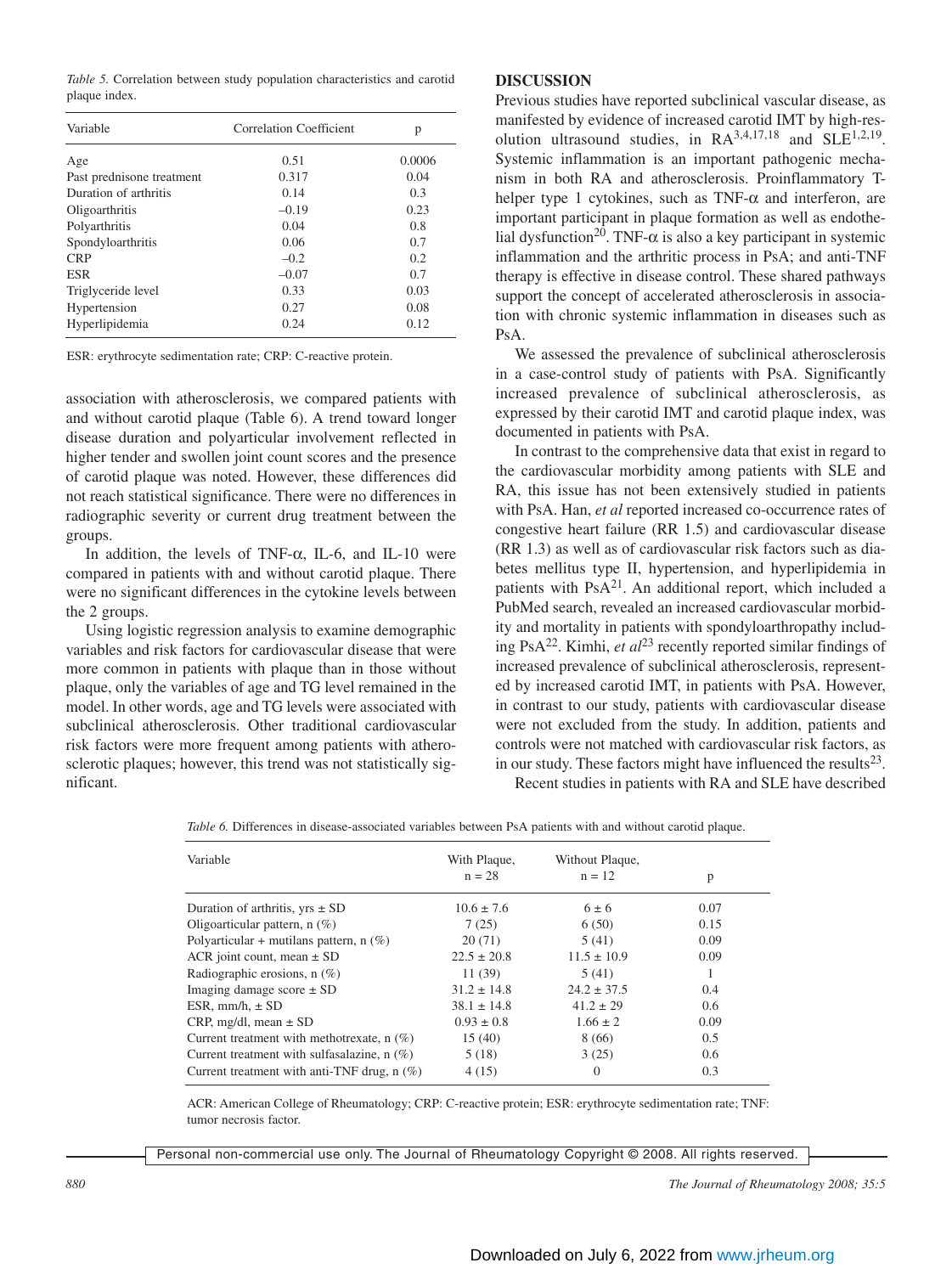a correlation between elevated markers of inflammation, joint activity score, longer disease duration, and atherosclerosis24-  $27$ . In our study a similar trend to correlation between elevated disease activity (polyarthritis, longer disease duration, and higher joint activity score) and carotid plaque was noted, but did not reach statistical significance. This may be explained by the clinical heterogeneity of patients with PsA in our study. The relatively small cohort size precluded comparison between more clinically homogenous subgroups of patients.

Traditional risk factors such as TG level and age were positively associated with more advanced vascular disease. Other traditional cardiovascular risk factors such as hypertension, hypercholesterolemia, and diabetes mellitus were more prevalent among subjects with atherosclerosis, although they did not reach statistical significance. The small size of the cohort limited the evaluation of traditional risk factors within the patient group.

The mechanisms underlying excess atherosclerosis in various connective tissue disorders are not fully understood. It has been suggested that chronic inflammation may play a key role in inducing accelerated atherosclerosis in general. Elevated inflammation markers such as CRP and fibrinogen have been linked to cardiovascular diseases in populations at large5-7. These markers as well as other indicators of active inflammation were positively correlated with subclinical atherosclerosis in patients with RA and SLE. In our study, CRP and ESR, as well as cytokine levels, were not directly associated with carotid plaque. This may be partly explained by the observation that levels of acute-phase reactants such as CRP and ESR are not reliably elevated in patients with PsA even in the presence of active inflammation<sup>28</sup>.

Increased clinical cardiovascular morbidity in patients with PsA may also be explained in part by the presence of a pathogenic lipid profile29. This pattern is characterized by a decrease in total HDL-C and an increase in the levels of LDL3 total mass and its cholesterol and TG components, and a tendency for Lp(a) lipoprotein to be increased. The combination of low HDL-C and a high LDL3 is strongly associated with an increased risk of atherosclerosis in population studies $30$ . On multivariate analysis in our study, there was a positive correlation between elevated levels of TG and atherosclerosis in the patients with PsA. We did not, however, assess LDL3 or other complex lipid particles.

Psoriasis is associated with an increased prevalence of traditional cardiovascular risk factors including hypertension and diabetes mellitus $31,32$ . Although these may be responsible for the increased prevalence of atherosclerosis in PsA, there were no significant differences in the distribution of these risk factors between the PsA patients and controls in our study. Therefore, we may hypothesize that additional risk factors probably linked to the immune dysfunction of PsA may have a role in driving the atherosclerotic process. One limitation of our study is that the severity of skin psoriasis was not recorded (i.e., by Psoriasis Activity and Severity Index score).

Several recent studies<sup>9,10</sup> have demonstrated an increased risk of cardiovascular morbidity and mortality in patients with psoriasis. In addition, it has been shown that the severity of skin involvement correlates with the prevalence of atherosclerotic plaques. We focused on patients with joint manifestations of the disease. Therefore, it cannot be excluded that the skin manifestation may contribute to the high prevalence of atherosclerosis in our group of patients. However, the fact that none of our patients was treated with systemic drugs for their skin disease may indicate a relatively limited involvement of skin in this cohort. Further research is needed to separate the influence of skin versus arthritis involvement on the atherosclerotic process.

Our study demonstrates that patients with PsA may have an increased prevalence of subclinical atherosclerosis. These findings may not be solely attributable to traditional risk factors, but seem to be associated at least in part with alterations in the immune system that are part of the systemic inflammatory mechanism of the primary disease. Strict control of atherosclerotic risk factors in patients with PsA would seem warranted. Further research is needed to characterize the clinical and laboratory features that are associated with and that may also predict arterial vascular wall damage in PsA.

#### **REFERENCES**

- 1. Manzi S, Meilahn EN, Rairie JE, et al. Age-specific incidence rates of myocardial infarction and angina in women with systemic lupus erythematosus: comparison with the Framingham Study. Am J Epidemiol 1997;145:408-15.
- 2. Ward MM. Premature morbidity from cardiovascular and cerebrovascular diseases in women with systemic lupus erythematosus. Arthritis Rheum 1999;42:338-46.
- 3. Van Doornum S, McColl G, Wicks IP. Accelerated atherosclerosis: an extraarticular feature of rheumatoid arthritis? Arthritis Rheum 2002;46:862-73.
- 4. Del Rincón ID, Williams K, Stern MP, Freeman GL, Escalante A. High incidence of cardiovascular events in a rheumatoid arthritis cohort not explained by traditional cardiac risk factors. Arthritis Rheum 2001;44:2737-45.
- 5. Ridker PM, Cushman M, Stampfer MJ, Tracy RP, Hennekens CH. Inflammation, aspirin, and the risk of cardiovascular disease in apparently healthy men. N Engl J Med 1997;336:973-9.
- 6. Ridker PM, Buring JE, Shih J, Matias M, Hennekens CH. Prospective study of C-reactive protein and the risk of future cardiovascular events among apparently healthy women. Circulation 1998;98:731-3.
- 7. Libby P, Ridker PM, Maseri A. Inflammation and atherosclerosis. Circulation 2002;105:1135-43.
- 8. Gladman DD. Psoriatic arthritis. In: Kelley WN, Harris ED, Ruddy S, Sledge CB, editors. Textbook of rheumatology. 5th ed. Philadelphia: W.B. Saunders; 1997:999-1005.
- 9. Ludwig RJ, Herzog C, Rostock A, et al. Psoriasis: a possible risk factor for development of coronary artery calcification. Br J Dermatol 2007;156:271-6.
- 10. Gelfand JM, Neimann AL, Shin DB, Wang X, Margolis DJ, Troxel AB. Risk of myocardial infarction in patients with psoriasis. JAMA 2006;296:1735-41.
- 11. Burke GL, Evans GW, Riley WA, et al. Arterial wall thickness is associated with prevalent cardiovascular disease in middle-aged adults: the Atherosclerosis Risk in Communities (ARIC) Study.